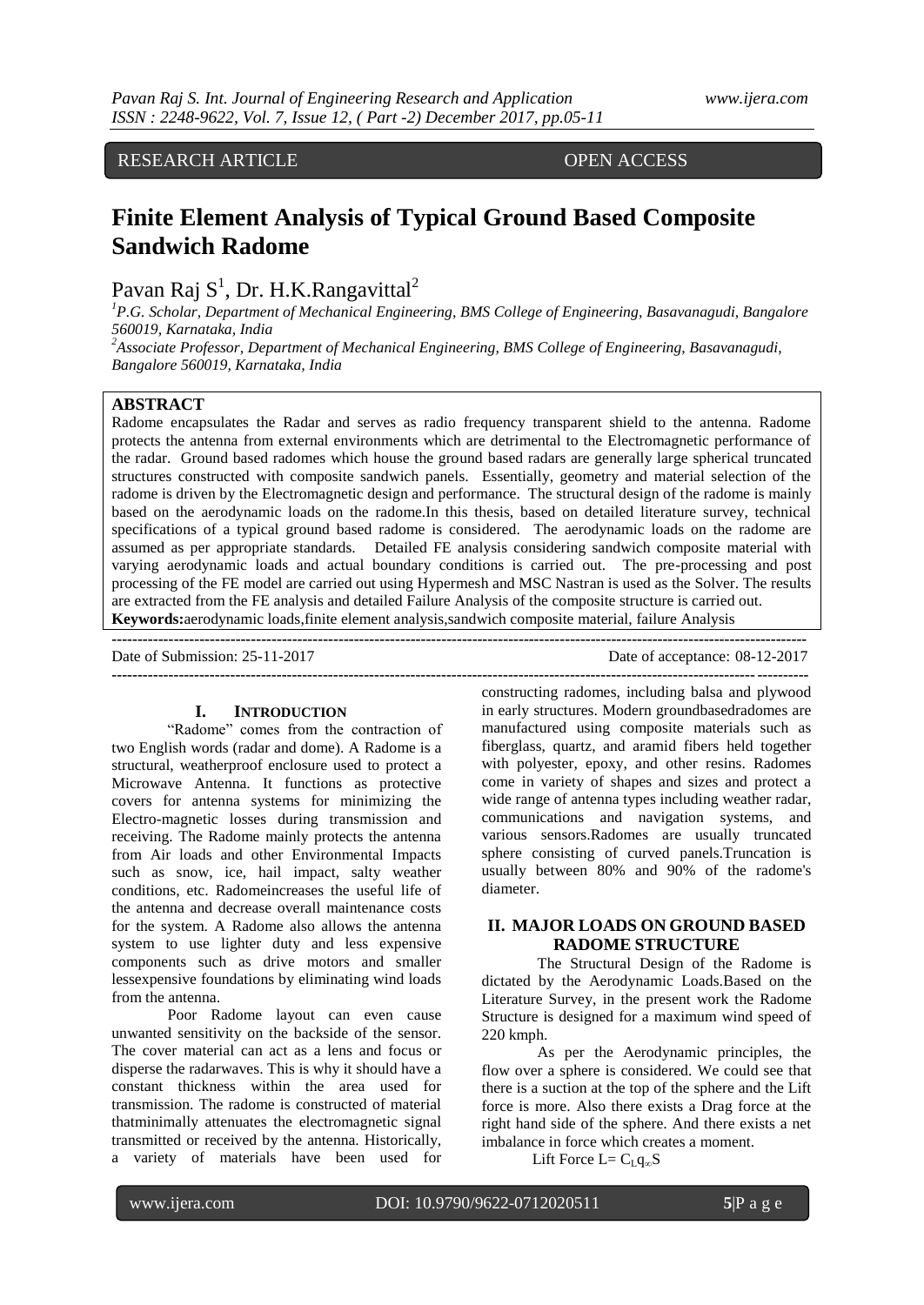Here,

 $C_L$  = Coefficient of Lift = 1.5 (considered) Dynamic pressure  $q_{\infty} = \frac{1}{2} p v^2$  $S = W$ etted Surface area, m<sup>2</sup> where,  $p = Air density, Kg / m<sup>3</sup>$ V =Velocity of Air, m/s Similarly, drag Force D=  $C_D$   $q_\infty$  S

Here,

 $C_D$  = Coefficient of Drag = 1 (considered) The above forces are the driving parameters in the design and analysis of the Radome structure, definition of panel bolts and the grouting scheme of the Radome.

# **III. FE ANALYSIS OF SANDWICH COMPOSITE RADOMES**

Many works have been carried out in design,analyzing and optimizing the sandwich composite structures.The works include stress analysis of radome panels, buckling analysis, impact analysis, frequency and model analysis etc. Some of the literature work carried out in the past on analysis of radome structures are discussed.

- Ch. John Marie Britto and S. Vijaya Kumar has done work on "Design and Study of Different Parameters of A Submarine Radome By Using ANSYS", estimated the stresses acting on different materials and also have arrived at the displacement and frequencies for the load applied.
- N. V. Srinivasulu, Safeeruddin Khan and S. Jaikrishna has done work on "Design and Analysis of Submarine Radome', arrived at estimating the Von-mises stresses at the corner of the hole using Stress Concentration Factor method;
- Hyonny Kim has done experiment and Finite Element Analysis using ABAQUS on "Impact Damage Formation on Composite Aircraft Structures" and has studied the GSE BluntImpact, Ice Impact and Large Radius Metal Tips.
- TadeuszNiezgodzinski presented the results of finite element method calculations of stability of thinwalled spherical shells. The local and global buckling behaviour of thin spherical shells are studied using finite element analysis with FEM ANSYS 12.1. An isotropic material is considered with appropriated numerical values.
- Niranjan Murthy, V. et.all studied the finite element analysis of radome for airborne satellite communication radar. In this work, a Sandwich construction of radomeis considered and the

displacement, stress and Tsai-Wu index plots of the radome under aerodynamic loading conditions were analysed.

#### **IV. PROBLEM DEFINITION & METHODOLOGY OVERALL GEOMETRY**

| .                                   |                   |  |  |
|-------------------------------------|-------------------|--|--|
| <b>Spherical Diameter</b>           | $=$ Ø 6.7 m       |  |  |
| Centre Height                       | $= 1.8 \text{ m}$ |  |  |
| Ground Flange Length                | $= 0.150$ m       |  |  |
| Ground Flange thickness $= 0.040$ m |                   |  |  |
| Truncation Ratio $= 80\%$           |                   |  |  |
| Number of Panels considered $= 22$  |                   |  |  |

#### **Material**

The material chosen for the design of Radomes are Sandwich composites.

 Skin : Composite E-Glass Fibre Reinforced Plastic (GFRP) - Bidirectional cloth

Core : PU Foam



**Fig 1** A typical sandwich panel construction

## **Material Thickness**

#### **Panel:**

The panel is comprises of 9 layers. Among these 9 layers, top and bottom 4 layers are GFRP and the core material is PU Foam. Top 4 layer: 0.25 mm thick GFRP

Core layer: 15 mm of PU Foam

Bottom 4 layer: 0.25 mm thick GFRP

### **Base panel:**

The base panel s assumed to be consisting of 20 mm Laminate for a thickness of 0.25 mm, so total of 80 layers of GFRP laminates are taken for consideration.

#### **Loads :**

The Loads considered to be acting on the Radome are only the Aerodynamic Loads based on the Environmental conditions prevailing in our geographic zone.

As discussed earlier the pressure distribution around the Radome Surface is continuously varying due to the air flow around the Radome structure. Because of this, different region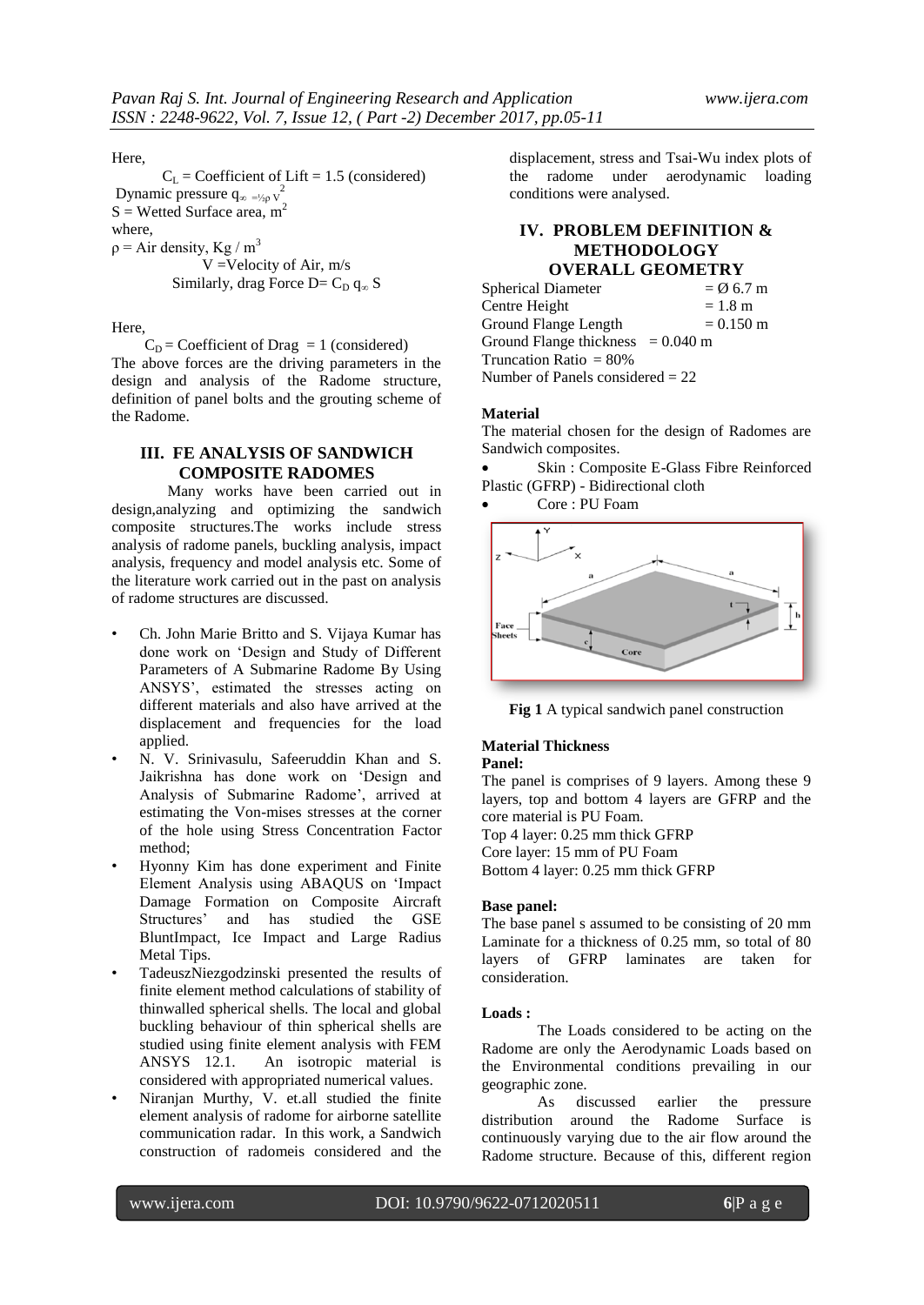of the Radome is subjected to different normal pressure. The Pressure distribution can be approximated.



**Fig2** External Pressure Distribution coefficients around spherical structures

Here different sections on the Radome surface along the direction of the wind flow are considered. The coefficient of pressure on these section are found to be approximately same. Hence it is conveniently assumed that the coefficient of pressure is constant for a given section and the Cp value for different sections are assumed and given in the Table 1.

**Table 1** External Pressure Distribution coefficients around spherical structures

| <b>Position of</b><br>Periphery, $\theta$ in<br><b>Degrees</b> | $C_{pe}$ | <b>Remarks</b>                        |
|----------------------------------------------------------------|----------|---------------------------------------|
| O                                                              | $+1.0$   | $C_1$ = 0.5 for DV <sub>z</sub> < 7   |
| 15                                                             | $+0.9$   | $= 0.2$ for DV <sub>z</sub> $\geq 7$  |
| 30                                                             | $+0.5$   |                                       |
| 45                                                             | $-0.1$   | where D is the diameter of the sphere |
| 60                                                             | $-0.7$   |                                       |
| 75                                                             | $-1.1$   |                                       |
| 90                                                             | $-1.2$   |                                       |
| 105                                                            | $-1.0$   |                                       |
| 120                                                            | $-0.6$   |                                       |
| 135                                                            | $-0.2$   |                                       |
| 150                                                            | $+0.1$   |                                       |
| 165                                                            | $+0.3$   |                                       |
| 180                                                            | $+0.4$   |                                       |

The total pressure at a specified point along the Radomeis given by  $P = C_P x q_\infty$ 

Wind Dynamic Pressure is given by  $q_{\infty} = \frac{1}{2} p v^2$ 

 $C_P$  = Coefficient of Pressure

 $S = W$ etted Surface area, m<sup>2</sup>

 $p = Air density, Kg/m<sup>3</sup>$ 

 $V = Velocity$  of Air, m/s

Using the above Table 1, the  $C_P$  values on individual sections are extracted. Using the  $C_P$ values the total Pressure assumed to be action on the particular section is calculated. The same pressure value is applied on the appropriate section of the Finite Element Mesh by selecting the elements by Geometry (Surface).The load considered here is only the wind loads. Based on the Literature survey an Aerodynamic Load of Maximum wind speed of V= 220Kmph (61.10m/s) is considered.

#### **Boundary Conditions**

The Radome is firmly fixed with the concrete foundation using specified number of base panel bolts to sustain the heavy Bending moment developed at the Radome Base. The base panel is made out of solid laminates of sufficient thickness, so in this problem the base panel thickness is considered as 20 mm solid Glass Fiber Reinforced Plastic laminate. It is also assumed that the Radome is fixed with the foundation using 16 number of M20 bolts.To simulate the base panel bolts on the Radome Finite Element model, Hard Points are created in the FE model using the defeaturing option in Auto-Mesh. During meshing the nodes are automatically created at these hard points. On these nodes all the 6 Degrees of Freedom (DOF) are constrained to simulate the bolt condition.

# **V. FE ANALYSIS OF A SANDWICH RADOME STRUCTURE**

# **Pre-processing of the FE Model**

The pre-processing of the FE model is carried outin Hypermesh software. The radome is assumed as a 2D surface geometry and the thickness of the panel and base panel are assumed appropriately. Nastran 2D elements i.e. Quad and Tria elements are used meshing. The step by step procedure carried out in pre-processing stage is presented below**.**



Fig 3 Panel arrangement in a Radome

#### **FE Model geometry**

The Geometry for the Finite Element Model of the Radome is made in Solidworks. A step file is considered taking only the mid surface of the model. The file is imported into the Hypermesh 9.0 version.

The edges are cleaned for removing the unnecessary lines in the surface model. This is best to make the surface as clear as possible. The surface is sliced into various strips to make necessary arrangements to apply the loads acting on the hemispherical Radome surface.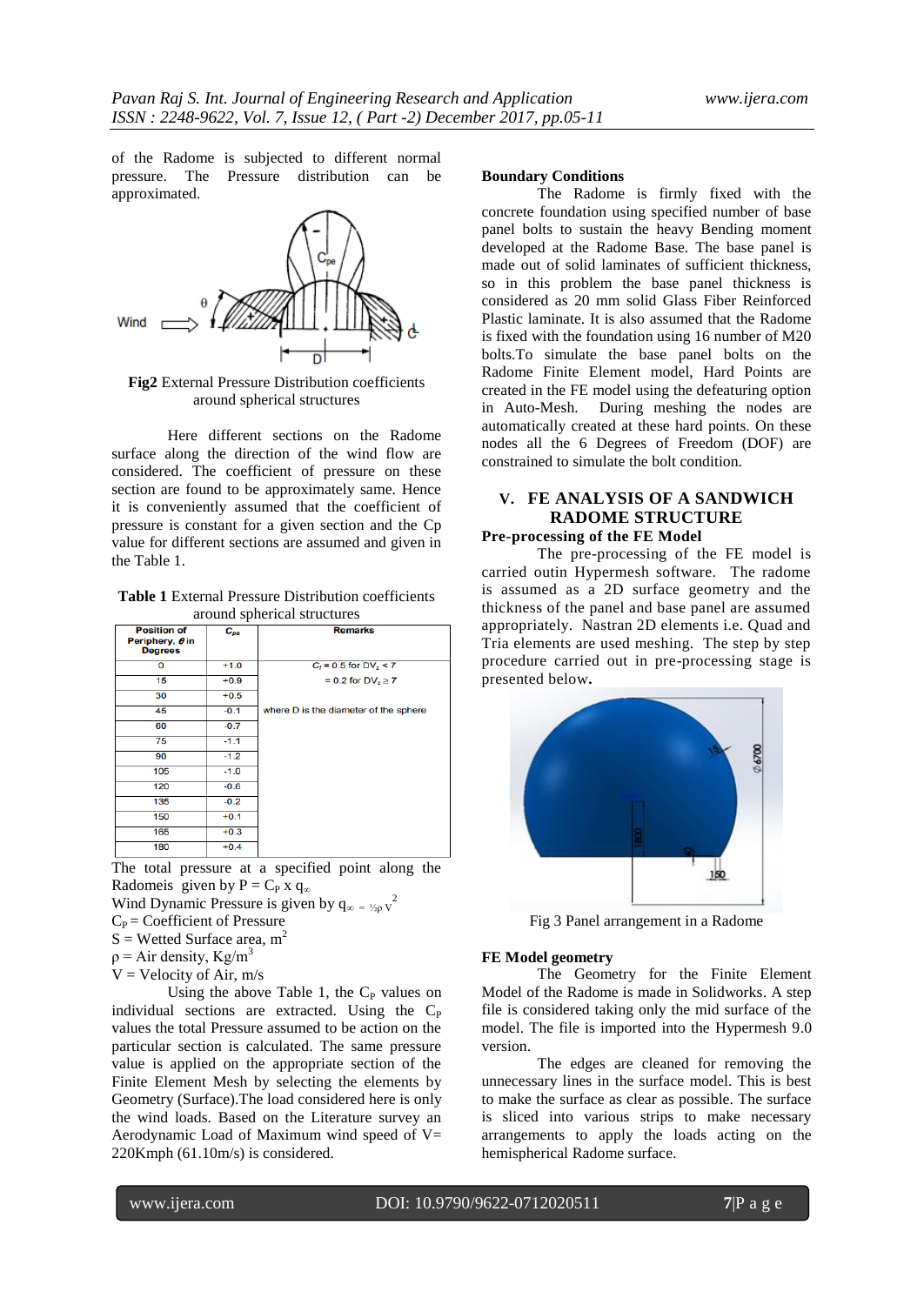### **Material Property and Component Collectors Material Property :**

The Radome is designed as a bi-directional sandwich panel. The facesheets are made up of GFRP and the core is made of PU Foam.

In order to analyse we need to create appropriate material collectors. Hence two different material collectors are created. The material name, colour, type of material and Material cords are chosen corresponding the region of study.

1. GFRP: The Material name: GFRP Type of Material: Orthotropic Card: MAT8 2. PU Foam The Material name: PU Foam Type of Material: Isotropic Card: MAT1

#### **Property Collector :**

The next step in the analysis is to create the Property collector. Similar to the material collector the Property collector has to be created for the respective region of study. For the present analysis two different property collectors are created, one for the GFRP material and the other for the PU Foam. The Property collector has the details about the Material properties like Young's modulus, Poisson's ratio, Thickness, Density, etc.

#### **Component Collector :**

The component collector is one of the step where a group of elements is created which belongs to have particularproperty collector and material collector. So, once the mesh is createdthese collectors will be assigned to the corresponding elements in order to fulfill our analysis requirements.

#### **Finite Element Mesh**

The Finite element mesh is created on the Radome surface by using the Automesh Option. The element type is 2D shell element. The meshing is generated with Quad 4 and Tria 3 elements of Nastran. The mesh is checked for the presence any free edges. The element size is chosen as 100 mm in size.

#### **Load Collectors :**

Load collectors are the ones which determines the type of load acting on the elements on the mesh that are created. In this analysis two different load collectors are created, one is for the applied aerodynamic load and the other one is boundary conditions of the Radome.

As discussed in the previous sections the radome outer surface is modelled with different segments to impose different aerodynamic loads to simulate the pressure distribution around the radome. The dynamic wind pressure load calculated as per the equation .

 $q_{\infty} = \frac{1}{2}\rho v^2$  N/m<sup>2</sup> Considering  $p = 1.22$  kg / m<sup>3</sup>

and wind velocity V as 300 km / hr, the wind dynamic pressure is calculated to be

$$
q_{\infty} = 4216 \text{ N/m}^2
$$

Varying wind loads are assumed on the radome surface with respect to Table 1 and the appropriate region of the radome surface is applied with total wind pressure.

It can be noted that the pressure around the radome surfaces are both compressive as well as suction type.The bolt locations are modelled as hard points in the FE geometry. The Boundary conditions are created at these hard points where all the six degrees of freedom are arrested. SPC (Single Point Constraint) load type is applied on the base panel bolts.

#### **FE Solution using MSC Nastran**

The load steps are defined accordingly considering the pressure load and the single point constraint loads. A linear static analysis is performed on this model.

The SPC loads are assigned as constraints and the varying aerodynamic pressure are assigned as loads for the analysis.

Different outputs like, displacement, element stress, element strain, element forces etc. are requested in the FE model. The model is saved asa Nastran input file in .bdf format and solved using MSC Nastran solver. The results of the Nastran solver is extracted and stored in .pch file. The displacement and stress values available in the .pch file are extracted into the result file .res file using the translator in Hypermesh.

The results is loaded and superimposed on the FE model an displacement and stress results are extracted. Using the composite analysis, overall displacement plot of the structure can be plotted. Also different stresses like normal stress, shear stress etc., at each and every layer of the composited panel can be extracted and plotted.

#### **Results of the FE Analysis Displacement analysis :**

From the FE analysis it is found that the maximum displacement at 300 km/hr wind speed is found to be 64.2 mm at the top portion of the radome.

**Normal stress in longitudinal direction in the radome surface:**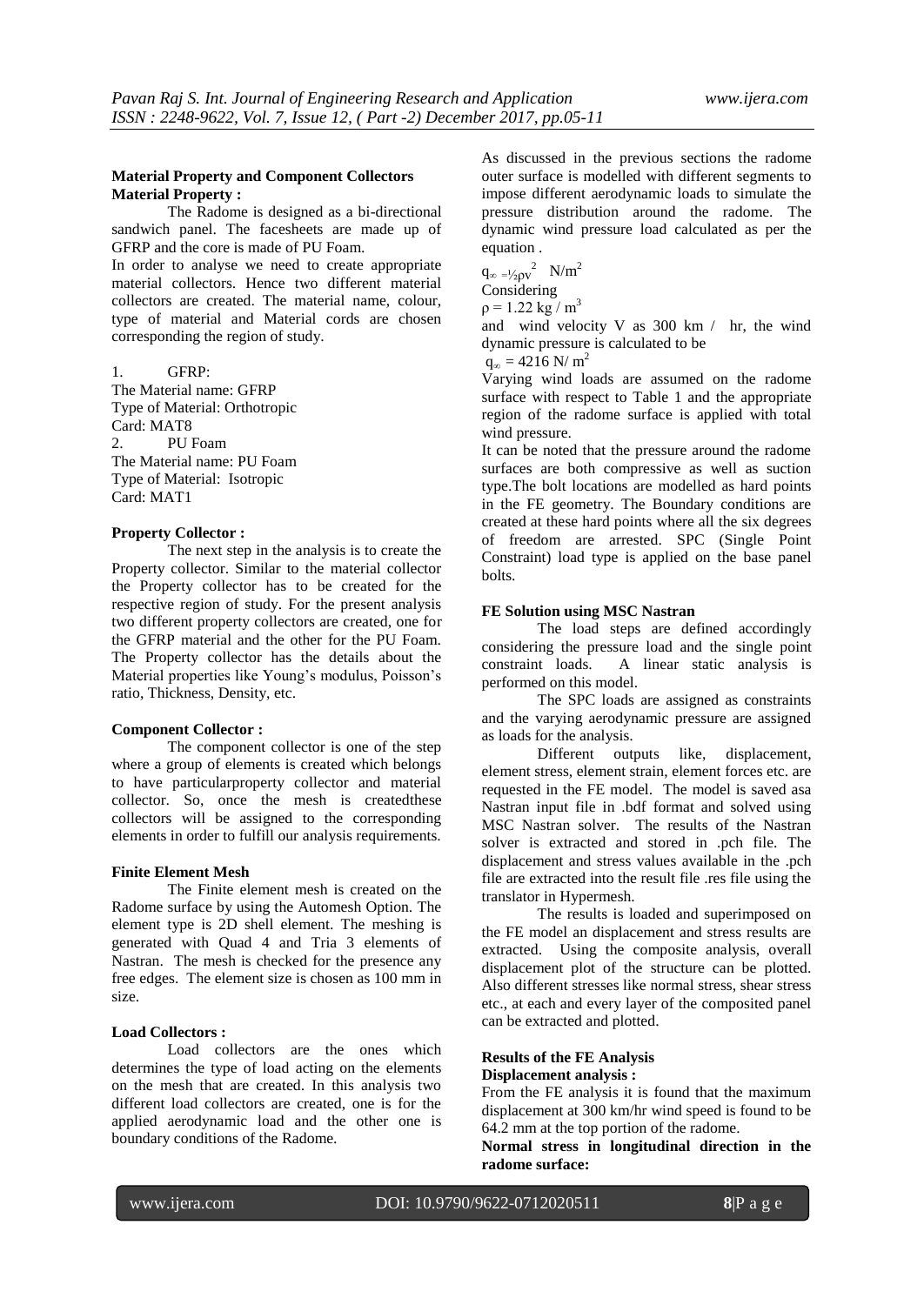Top layer of the panel or the bottom layer of the panel will only experience the maximum normal stresses on the radome surface. Hence the normal stresses on the top and bottom layers of the panel are extracted. Figure 4shows the normal stress distribution along the longitudinal direction on bottom layers of the panel accordingly.



**Fig 4**Normal Stresses  $\sigma_1$  on the bottom panel

From the plots, the maximum tensile stress in the longitudinal direction is found to be 134 MPa and the maximum compressive stress in the longitudinal direction is found to be 96.2 MPa.

From the results of the FE analysis detailed failure analysis of the composite sandwich structure is carried out. The general failure modes of fibre portion of the panels are

- 1. Face Yielding
- 2. Face wrinkling

#### **Face Yielding :**

Failure analysis for Face Yielding is performed. The maximum tensile stresses are acting on the bottom layer.

Allowable Maximum Tensile stress in the Longitudinal direction:380 MPa

Actual Maximum Tensile stress in the Longitudinal direction:134.4 MPa

Even at 300 km/hr wind speed, the allowable Maximum Tensile stress in the Longitudinal direction of the skin is much greater than the applied Maximum Tensile stress on the skin of the panel, hence the radome structure design is acceptable.

#### **Face Wrinkling :**

Failure analysis for Face Wrinkling is performed. The maximum tensile stresses are acting on the bottom layer.

Allowable maximum compressive stress in the Longitudinal direction: 360 MPa

Actual Maximum Compressive stress in the Longitudinal direction:96.6 MPa

The allowable maximum compressive stress in the Longitudinal direction of the skin is greater than the actual Maximum Compressive stress on the skin of the panel, hence the radome structure design is acceptable.

#### **Normal stress in lateral direction in the radomesurface :**

From the plots, the maximum tensile stress in the longitudinal direction is found to be 74 MPa and the maximum compressive stress in the longitudinal direction is found to be 72.8MPa.From the failure analysis, it is found that the allowable maximum stresses in the lateral direction of the skin is greater than the actual maximum stresses on the skin of the panel, hence the radome structure design is acceptable.

#### **Shear stress in the core of the radomepanel :**

The core of the sandwich fails due to shear stress induced due to applied loading. Figure 5shows the shear stress distribution of the core of the sandwich panel.



From the plot, the maximum shear stress in the radome panel core is found to be 0.079 MPa.

#### **Core Failure :**

Allowable shear of PU Foam: 0.6 MPa Shear stress at the core PU Foam: 0.0796 MPa

Even at 300 km/hr wind speed, the allowable Shear Stress of PU Foam is greater than the actual shear stress on the core of the sandwich, hence the structural design radome structure is safe.

#### **Parametric Study**

In the above FE analysis a core thickness of 20 mm is considered. A detailed parametric study has been carried out, to understand the effect of core properties on the normal stress of the skin and shear stress of the core of the radome sandwich material. In this approach, FE analysis was carried out keeping all the pre-processing parameters unchanged except selected core properties. That is, model geometry, FE Mesh, loads, boundary conditions, material properties of the skin, number of layers and skin thickness etc. are kept constant. Core thickness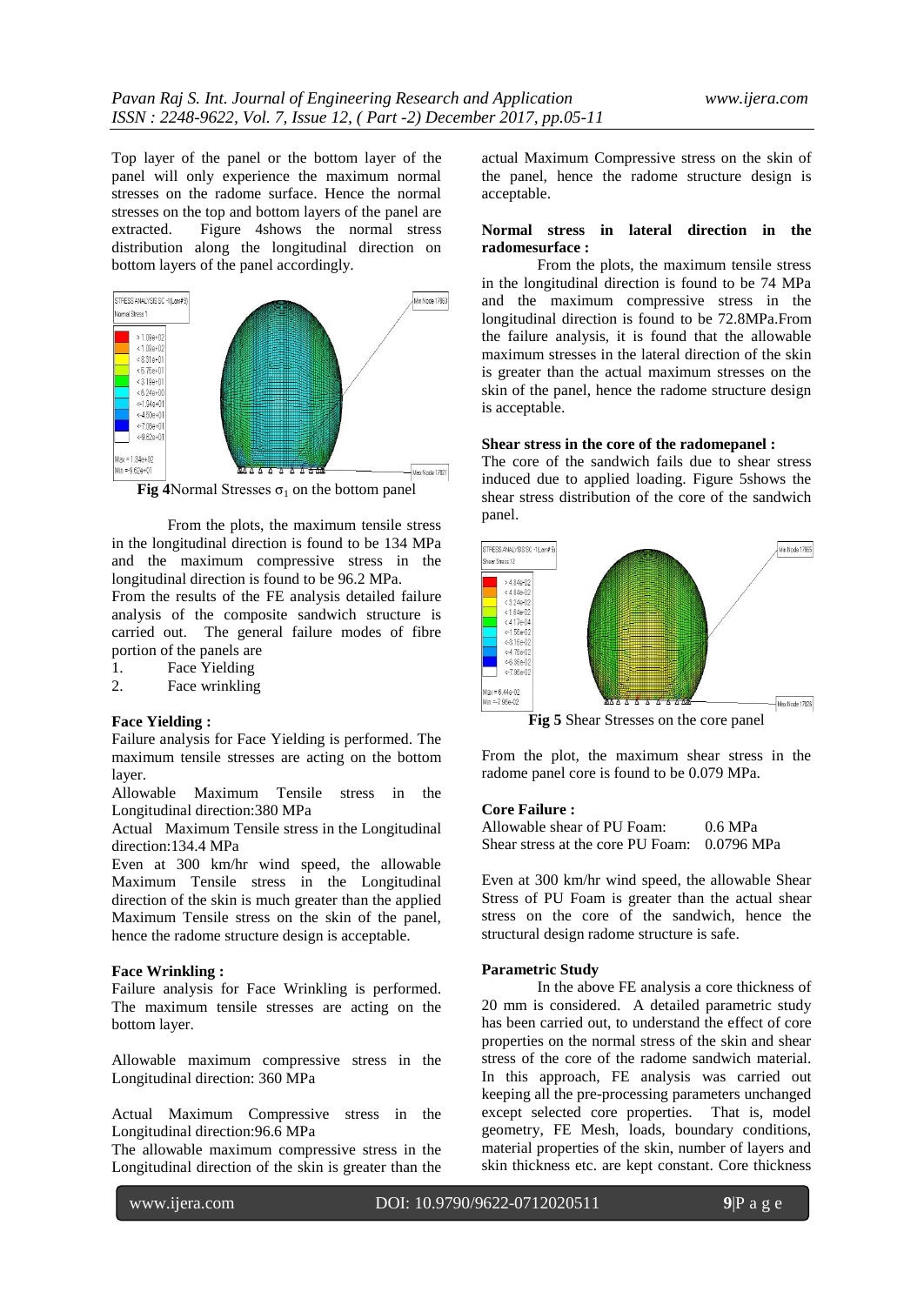of the PUF are varied with appropriate step size to understand the effect in skin stress values and core shear stress values. The core thickness of the sandwich material is varied from 5 mm to 35 mm in 5 mm step size and all other parameters of the analysis are kept unchanged.

### **Effect of core thickness on skin normal stress :**

The core thickness of the sandwich material is varied from 5 mm to 35 mm in 5 mm step size and all other parameters of the analysis are kept unchanged. The maximum normal stress on the radome panel is extracted in each analysis and the effect of change in core thickness is studied.



**Fig 6** Normal stress on skin for varying core thickness

Figure 6 shows the effect of core thickness on the normal stresses of the skin. It can be seen that as the as the core thickness decreases the normal stress in the skin increases almost linearly.

#### **Effect of core thickness on shear stress of the core:**

The effect of the core shear stress with the change in the core thickness is studied. Figure 7 shows the effect of core thickness on the shear stress of the core.





It can be seen from Figure 7 that the core shear stress varies almost linearly with the variation in the core thickness of the sandwich material.

# **VI. CONCLUSION**

- A detailed literature survey on ground based radomes are carried out. The general construction of radome, radome materials, panel configuration, panel joint configurations are studied in detail. The selection of composite sandwich material on the electromagnetic and structural performance of the radome are also studied.
- Based on the literature survey, a typical ground based radome is assumed with appropriate geometrical configurations. Material of the radome, thickness and mechanical properties are assumed with respect to standard literatures. The aerodynamic loads are assumed according to IS 875 and the varying pressure loads around the radome surface are modelled appropriately.
- The FE analysis of double curved panel is verified with analytical solutions considering isotropic material with uniformly distributed external pressure load. The same analysis is extended for varying aerodynamic load for composite sandwich material. From the detailed finite element analysis, the layer wise stresses are extracted.
- The layer wise stresses are found to be much less than the allowable stresses Glass fibre composite material. For the sandwich core the shear stress on the material is checked and the shear stress is found to less than the allowable shear stress of the material.
- The loads considered in the work is for 300 km/hr wind speed. As the wind load is proportional to the square of the wind velocity, the wind pressure at lower wind speeds are substantially less than thewind loads considered in this work. Even at this very high wind speed the stress levels on the GFRP fibre materials are well within the allowable stress levels of the material. According to the failure analysis of the radome composite panel, considering the stresses and deflections, the configuration of the spherical truncated composite sandwich ground based radome is safe.

#### **REFERENCES**

- [1]. V. Mercy Soumya, S. Navaneetha and A. Nagarjun Reddy, "*Considerations of Radomes: a Review*," IAEME Vol. 8, pp. 42- 48, March 2017
- [2]. Competition Composites Inc. (CCI), "*CompositesR&D White Paper*," Aug 2013